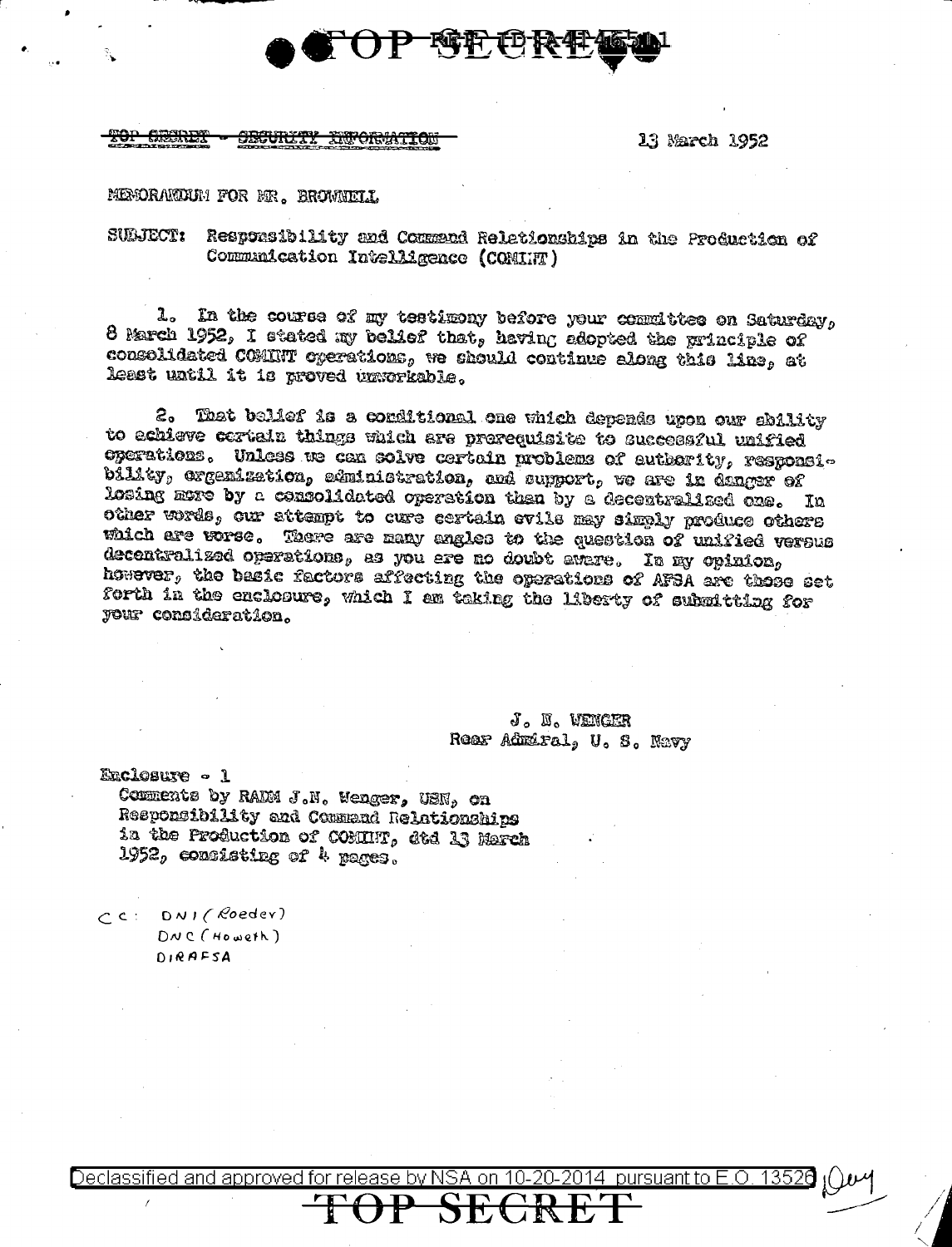**D-欧洲地** 

### TOP SECRET - SECURITY INFORMATION

## 13 Mirch 1952

## RESPONSIBILITY AND COMMAND RELATIONSHIPS IN THE PRODUCTION OF COMINT

1. The production of COMINT, like any other undertaking, may be performed either as a single comprehensive task, or it may be broken into distinct parts. each of which contributes to the accomplishment of the whole task.

2. The principal advantages to be gained from undertaking the work as a single task are that it should:

- a. Facilitate exploitation of technical and other interrelationships of the various problems encountered;
- b. Fermit greater flexibility in employment of resources;
- c. Promote joint participation in problems of common interest (e.g.  $exp$ );
- d. Facilitate processing of traffic which is not readily sortable; and
- e. Minimize unnecessary duplication of effort and overhead, and thereby result in economies or increased general effectiveness.

The degree to which these advantages can be realized obviously depends upon the degree to which the various elements of the task are unified.

3. Each of the things mentioned above is also possible, at least to some degree, if the task is properly divided. For example, it may be somewhat more difficult to exploit technical relationships between two cryptenalytic problems if the work on them is physically separated. but it can still be doze through proper exchange of information. Thus, the possible gains from unification are, now at least, escentially a greater measure of operational ease, operational effectiveness, and economy.

4. Although these gains are unquestionably desirable and important, and some may become vital in the future, the unification or consolidation of Operations nacessary for their attainment cannot be achieved, practically speaking, without a considerable price. If consolidation is accomplished in one area or at one level, and not at another, the full benefits cannot be realized, and the price then becomes relatively greater. Moreover, if we make operational or econcay gains in one direction only to offset them by losses in another, the net result may be disedvantageous.

Incl with RADM J.N. Wenger, USN, memo to Mr. Rrownell, dtd 13 Mar 1952

TOP SECRE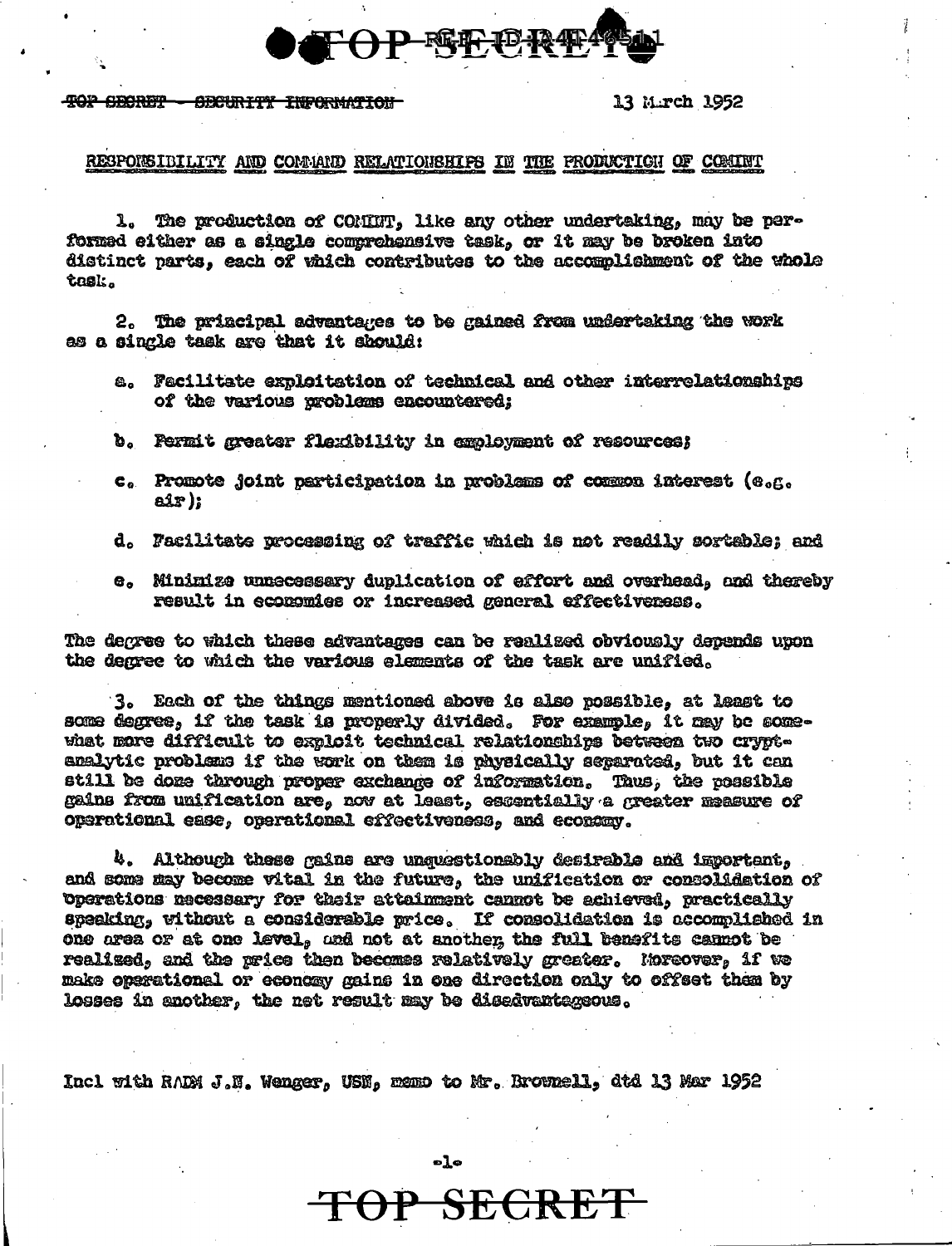**SECURITY** 

<u>top gropro</u>

There are a number of major difficulties which are likely to result from unifying any operations which support agencies that function under different authorities. Among these are:

— КЕТ<del>І І І І І І</del>

- The authorities concerned may be deprived of a direct means of  $\mathbf{a}_\bullet$ discharging their responsibilities;
- b. Normal channels of commund or control may be disturbed;
- c. Conflicting requirements with respect to priorities and emphasis may arise;
- Unique requirements of any one agency may be difficult to fulfill; d.
- Serious administrative complications may result;  $\mathbf{Q}_{\sigma}$
- Management probleme may increase with the size of the organization t. and the number of agencies represented;
- Morale may suffer through professional incompatibilities of g. perconnel:
- h. The demonstrated advantages of different approaches in research may be lost:
- 1. Equitable arrangements for joint support of unified operations may be difficult to achieve on a mutually acceptable basis:
- Transfer of responsibility may be accompunied by loss of direct J. interest and withdraval of support under pressure of other requiremonte:
- k. Internal delays may increase because of greater organisational complexity and sizes and
- 1. Security hasards will izcrease with the number of individuals having access to information.

All of the foregoing difficulties have arisen to a serious degree in connection with the operation of AFSA. Meanwhile, whother or not the anticipated gains have been achieved is at least questionable. The mere fact of the Brownell inquiry lends substance to this view.

- 6. Anything less than full unification must involve, in effect, either:
- A division of the total task into mutually exclusive parts or  $a<sub>o</sub>$

**TOP SECRE**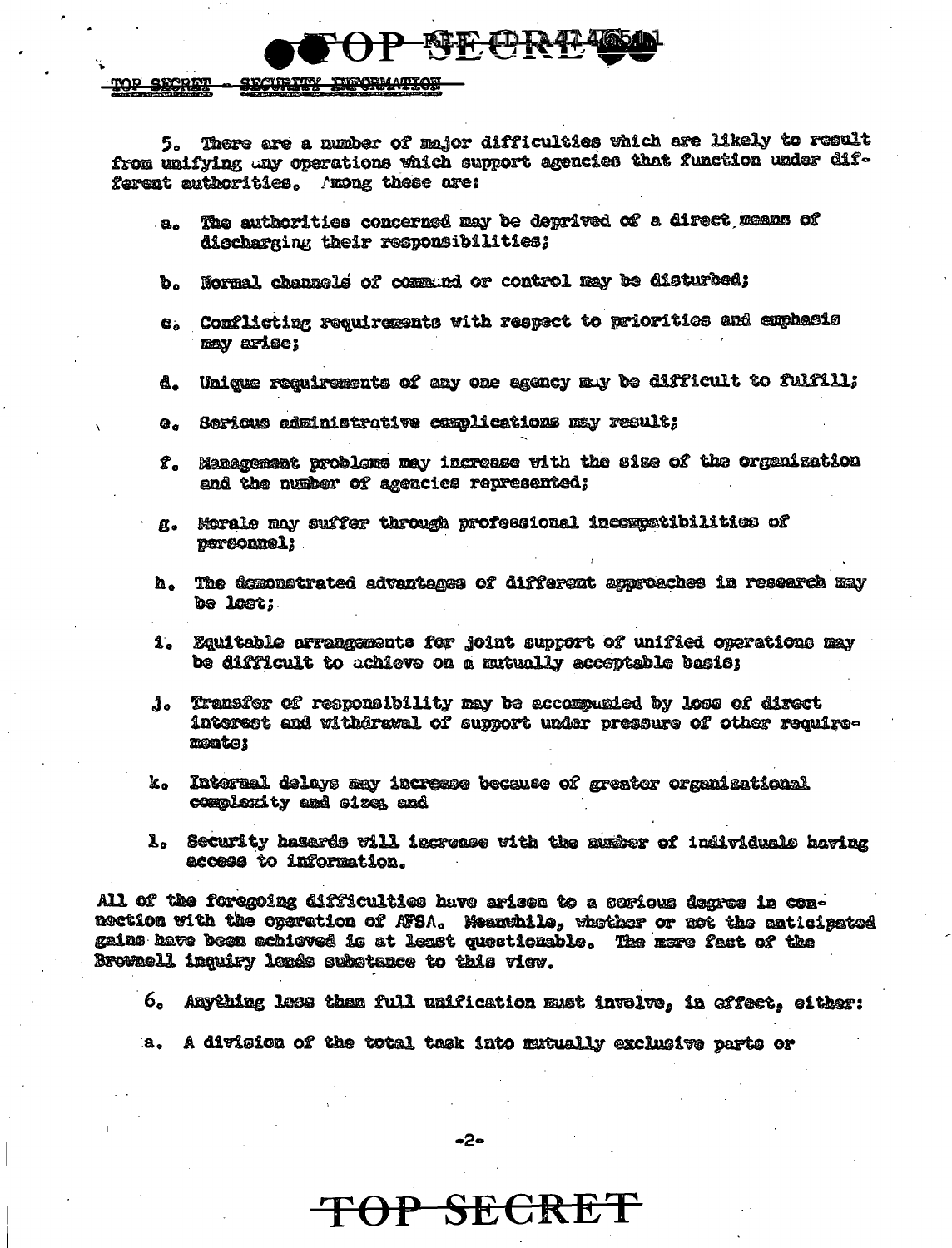AMARIA SECURITY INFORMATION

# b. Some sort of overlap resulting in duplication of effort.

It is then to be determined whether the existing allocation of effort affords the best combination of effectiveness, efficiency, and economy that can be arrived at.

**D 晚好的核年** 

7. One of the accepted fundamental principles of good organization is that authority must be commensurate with responsibility. This means primarily possession or control of basic tools essential to accomplish an assigned job. In military organization, this relationship may be established on an operational command basis or on a support basis. If COMINT production is to be undertaken as a single comprehensive support task, it should follow that all available personnel, facilities, and other resources essential to the proper performance of the task should be organized and controlled accordingly. If. on the other hand, the task is to be divided, the requisite authority and the essential means for accomplishment should be distributed in a manner fully consistent with the assignment of responsibilities. Moreover, if the divided task is to be performed efficiently and economically, the division of responsibilities must be clear-cut.

8. Unfortunately, the charter of AFSA fails to conform to these basic principles of organization. It charges the Director, AFSA, with a mission that runs the full gamut of COMINT production. This mission necessitates the direct exployment of collection, communications, and processing facilities and personnel. However, the Director is given definite control of only a portion of the resources necessary and available to do his assigned job. The remainder of the resources are distributed among the three Armed Services. No specific division of responsibility among them is made, nor is any clear line drawn between what they may do on the one hand, and AFS. on the other. As a corollary of this, the Service intelligence and cryptologic agencies have not been specifically relieved of any responsibilities assigned to AFSA.

9. As an illustration of precisely what is meant by the foregoing, J.C.S. 2010 authorizes the Services to conduct such COMINT operations as may be required for direct support of their combat operations, including the production of combat intelligence. Combat intelligence is officially defined as "intelligence required for a combat situation." Obviously, this covers a lot of territory, and for each of the Armed Services it must include a very large measure of uir intelligence. Similarly, both the A.r Force and the Navy must have weather intelligence. Yet there has been no delineation of responsibilities to avoid duplication of effort, except in certain cases of mutual agreement by the agencies concerned. It is true that J.C.S. directives enjoin the Services not to undertake any COMINT activities declared to be the sole responsibility of AFBA, nor to undertake any exploitation outside of AFSA which will entail undesirable duplication, but the field thus reserved for AFSA has never been defined

SECRET